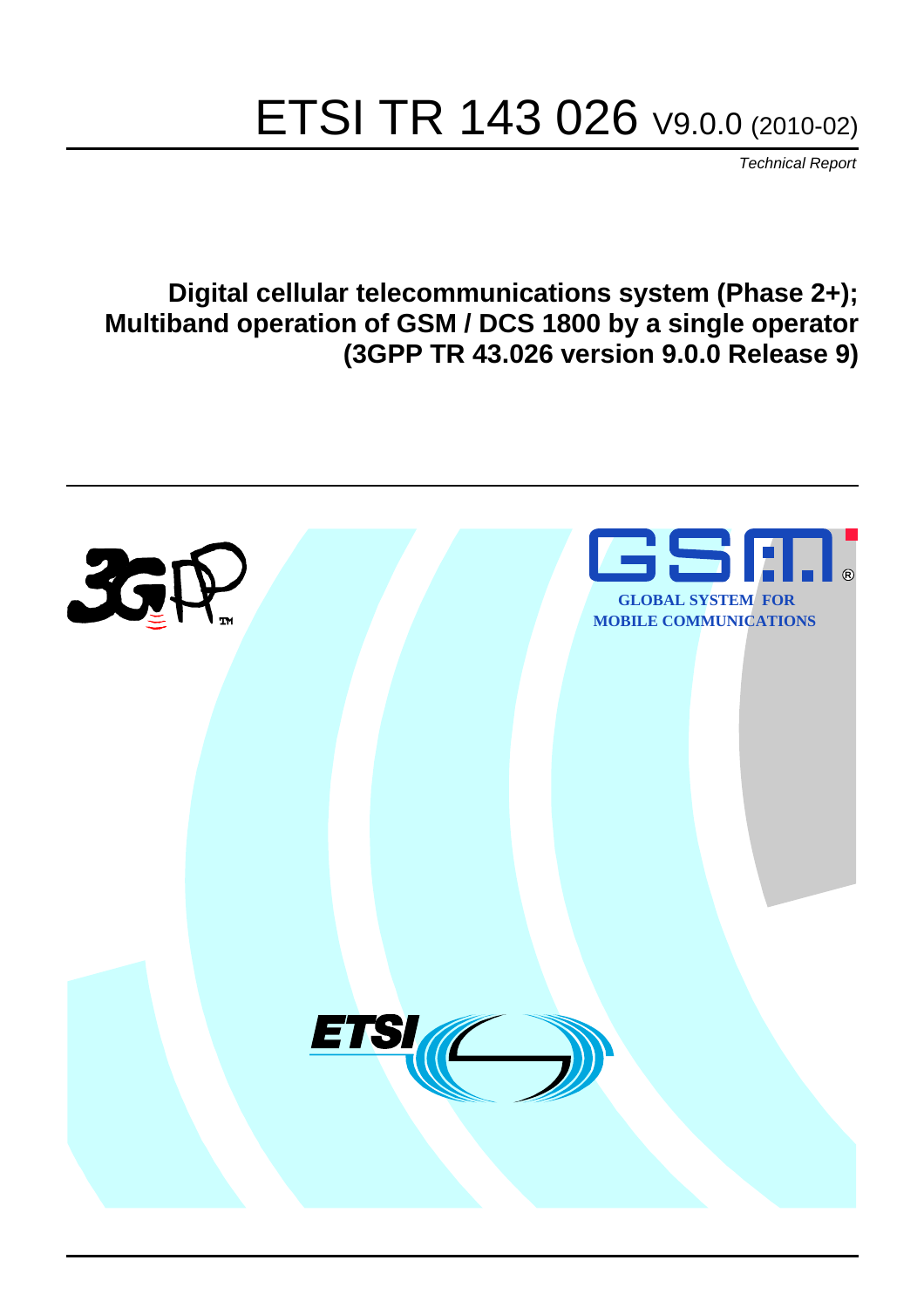Reference RTR/TSGG-0143026v900

> Keywords GSM

#### *ETSI*

#### 650 Route des Lucioles F-06921 Sophia Antipolis Cedex - FRANCE

Tel.: +33 4 92 94 42 00 Fax: +33 4 93 65 47 16

Siret N° 348 623 562 00017 - NAF 742 C Association à but non lucratif enregistrée à la Sous-Préfecture de Grasse (06) N° 7803/88

#### *Important notice*

Individual copies of the present document can be downloaded from: [http://www.etsi.org](http://www.etsi.org/)

The present document may be made available in more than one electronic version or in print. In any case of existing or perceived difference in contents between such versions, the reference version is the Portable Document Format (PDF). In case of dispute, the reference shall be the printing on ETSI printers of the PDF version kept on a specific network drive within ETSI Secretariat.

Users of the present document should be aware that the document may be subject to revision or change of status. Information on the current status of this and other ETSI documents is available at <http://portal.etsi.org/tb/status/status.asp>

If you find errors in the present document, please send your comment to one of the following services: [http://portal.etsi.org/chaircor/ETSI\\_support.asp](http://portal.etsi.org/chaircor/ETSI_support.asp)

#### *Copyright Notification*

No part may be reproduced except as authorized by written permission. The copyright and the foregoing restriction extend to reproduction in all media.

> © European Telecommunications Standards Institute 2010. All rights reserved.

**DECT**TM, **PLUGTESTS**TM, **UMTS**TM, **TIPHON**TM, the TIPHON logo and the ETSI logo are Trade Marks of ETSI registered for the benefit of its Members.

**3GPP**TM is a Trade Mark of ETSI registered for the benefit of its Members and of the 3GPP Organizational Partners. **LTE**™ is a Trade Mark of ETSI currently being registered

for the benefit of its Members and of the 3GPP Organizational Partners.

**GSM**® and the GSM logo are Trade Marks registered and owned by the GSM Association.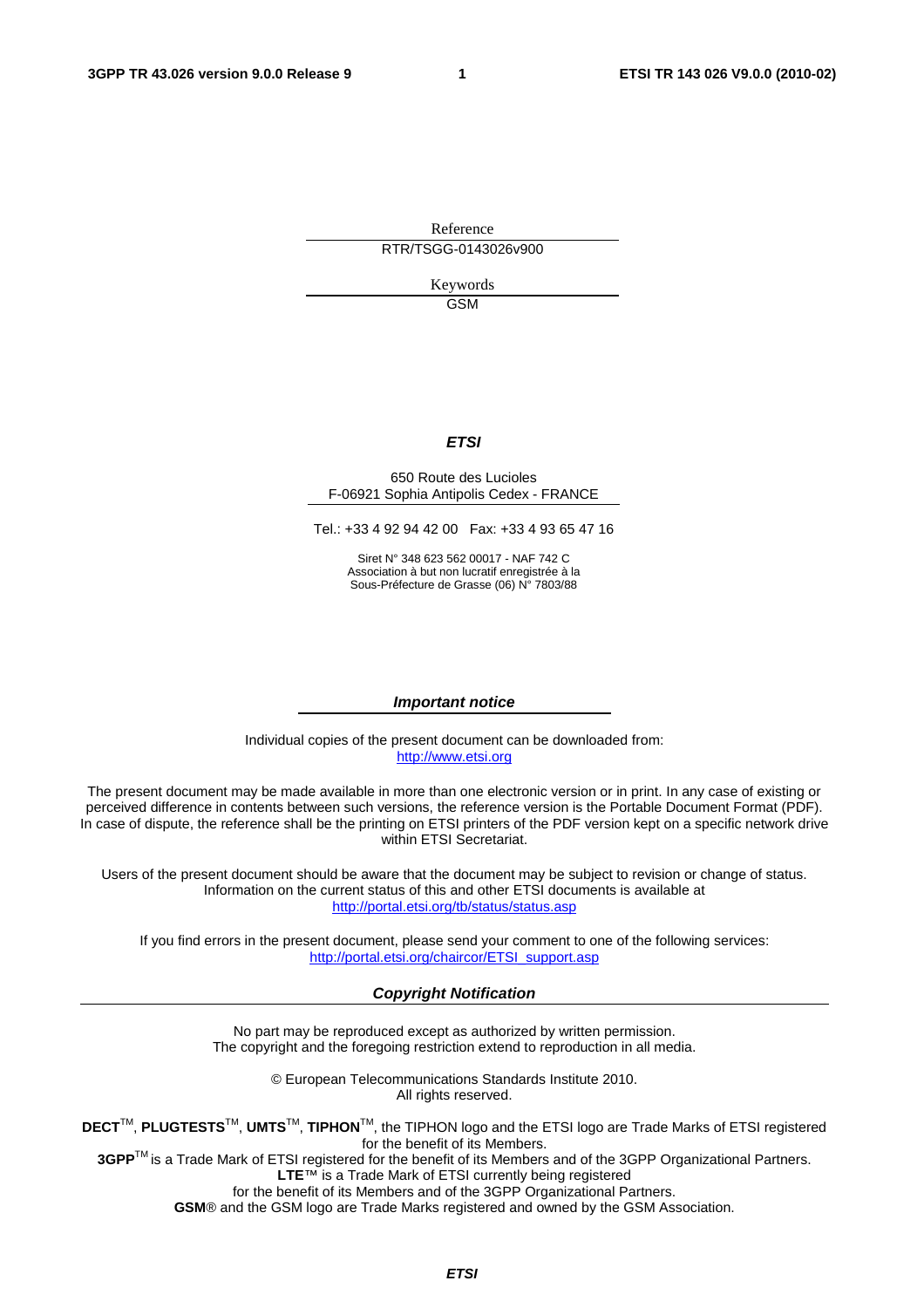# Intellectual Property Rights

IPRs essential or potentially essential to the present document may have been declared to ETSI. The information pertaining to these essential IPRs, if any, is publicly available for **ETSI members and non-members**, and can be found in ETSI SR 000 314: *"Intellectual Property Rights (IPRs); Essential, or potentially Essential, IPRs notified to ETSI in respect of ETSI standards"*, which is available from the ETSI Secretariat. Latest updates are available on the ETSI Web server ([http://webapp.etsi.org/IPR/home.asp\)](http://webapp.etsi.org/IPR/home.asp).

Pursuant to the ETSI IPR Policy, no investigation, including IPR searches, has been carried out by ETSI. No guarantee can be given as to the existence of other IPRs not referenced in ETSI SR 000 314 (or the updates on the ETSI Web server) which are, or may be, or may become, essential to the present document.

# Foreword

This Technical Report (TR) has been produced by ETSI 3rd Generation Partnership Project (3GPP).

The present document may refer to technical specifications or reports using their 3GPP identities, UMTS identities or GSM identities. These should be interpreted as being references to the corresponding ETSI deliverables.

The cross reference between GSM, UMTS, 3GPP and ETSI identities can be found under [http://webapp.etsi.org/key/queryform.asp.](http://webapp.etsi.org/key/queryform.asp)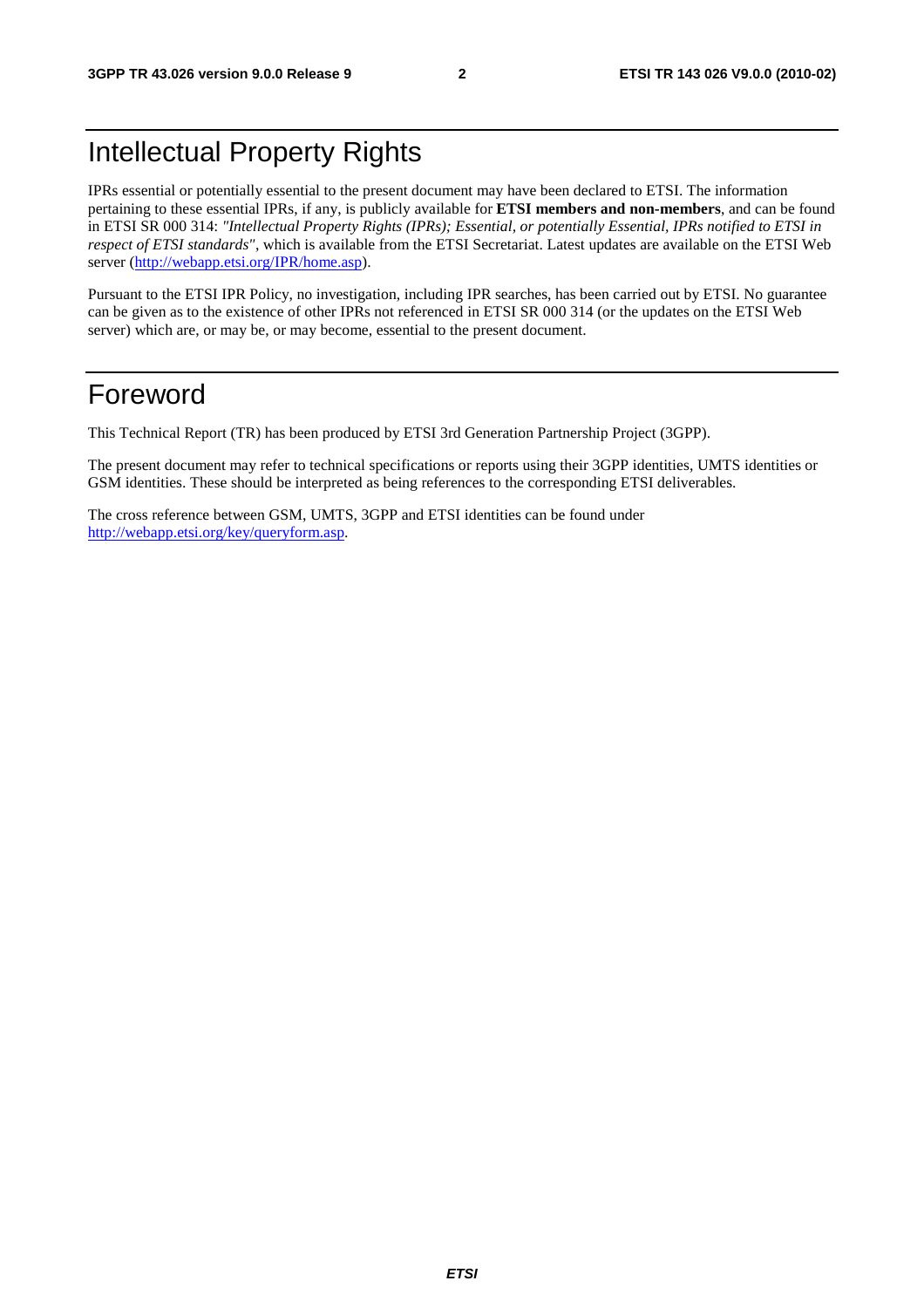$\mathbf{3}$ 

# Contents

| 1<br>1.1<br>1.2                                                              |                                                                                     |  |  |  |  |  |
|------------------------------------------------------------------------------|-------------------------------------------------------------------------------------|--|--|--|--|--|
| 2<br>2.1<br>2.2<br>2.3<br>2.4<br>2.5                                         |                                                                                     |  |  |  |  |  |
| 3<br>3.1<br>3.2<br>3.3<br>3.4                                                |                                                                                     |  |  |  |  |  |
| 4<br>4.1<br>4.1.1<br>4.1.2<br>4.1.3<br>4.2<br>4.3<br>4.4                     |                                                                                     |  |  |  |  |  |
| 5<br>5.1<br>5.2<br>5.3                                                       |                                                                                     |  |  |  |  |  |
| 6<br>6.1<br>6.1.1<br>6.1.2<br>6.2<br>6.2.1<br>6.2.2<br>6.3<br>6.3.1<br>6.3.2 |                                                                                     |  |  |  |  |  |
| Annex A:                                                                     |                                                                                     |  |  |  |  |  |
| A.1                                                                          |                                                                                     |  |  |  |  |  |
| A.2                                                                          |                                                                                     |  |  |  |  |  |
| A.3                                                                          | Proposed for WI "Technical enhancements" and required by WI "Multiband operation"11 |  |  |  |  |  |
| A.4<br>A.5                                                                   |                                                                                     |  |  |  |  |  |
| <b>Annex B:</b>                                                              |                                                                                     |  |  |  |  |  |
|                                                                              |                                                                                     |  |  |  |  |  |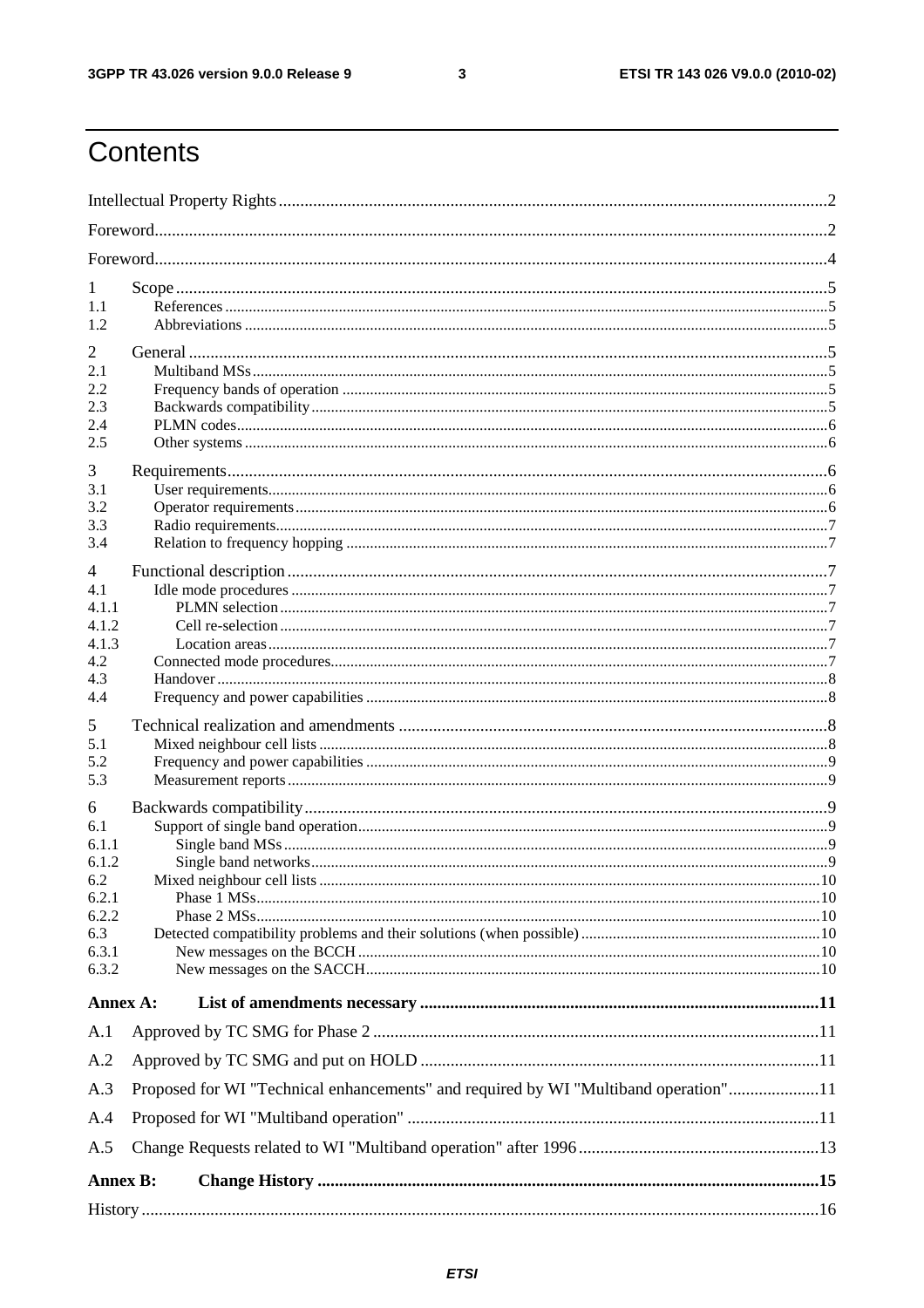# Foreword

This Technical Specification has been produced by the 3<sup>rd</sup> Generation Partnership Project (3GPP).

The contents of the present document are subject to continuing work within the TSG and may change following formal TSG approval. Should the TSG modify the contents of the present document, it will be re-released by the TSG with an identifying change of release date and an increase in version number as follows:

Version x.y.z

where:

- x the first digit:
	- 1 presented to TSG for information;
	- 2 presented to TSG for approval;
	- 3 or greater indicates TSG approved document under change control.
- y the second digit is incremented for all changes of substance, i.e. technical enhancements, corrections, updates, etc.
- z the third digit is incremented when editorial only changes have been incorporated in the document.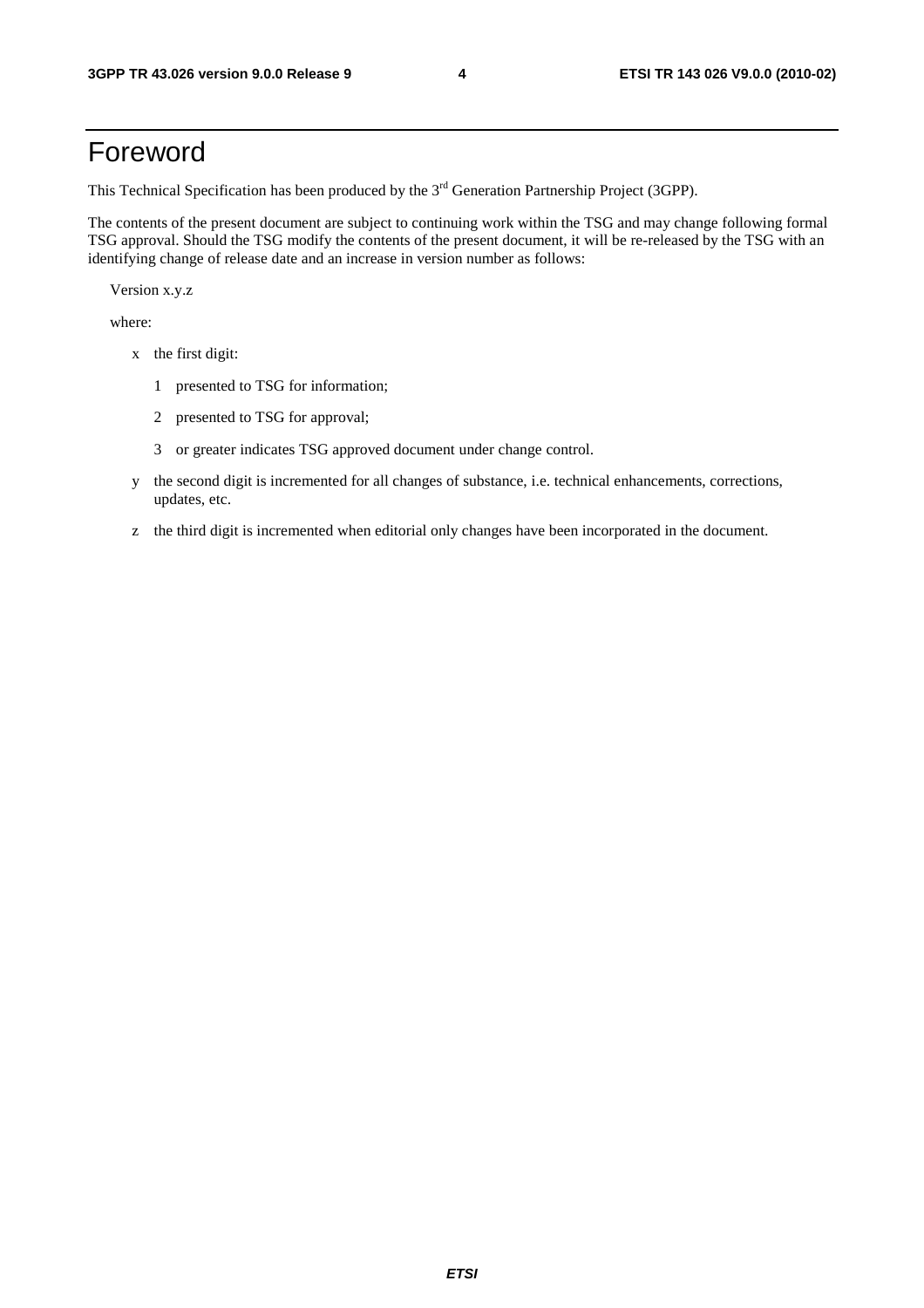# 1 Scope

The purpose of the present document is to describe the functionality of a Multiband GSM/DCS Network operated by a single operator and the Multiband GSM/DCS Mobile Station (MS). It also describes the necessary amendments to the GSM/DCS phase 2 specifications for the technical realization of the function.

The resulting Amendment Requests (AR) and Change Requests (CR) necessary for Multiband Operation are listed in annex A.

# 1.1 References

Not relevant to the present document.

# 1.2 Abbreviations

Abbreviations used in the present document are listed in GSM 01.04.

# 2 General

Multiband operation of GSM/DCS by a single operator enables an operator, with licenses in more than one of the frequency bands specified in the GSM specifications, to support the use of multiband MSs in all bands of the licenses. In addition it also enables the operator to support the use of single band MSs in, at least, one band of the licenses.

Multiband GSM/DCS MSs, are MSs which are capable of using more than one of the frequency bands specified in the GSM specifications. The multiband MS is specified in GSM 02.06. (AR02.06-A001) and in section 2.1.

The use of multiband operation and development of multiband MSs are optional for operators and manufactures.

### 2.1 Multiband MSs

A MS which supports more than one band and the functionality below is defined as a Multiband MS.

The multiband MS has the functionality to perform handover, channel assignment, cell selection and cell re-selection between all its bands of operation within one PLMN, i.e. when one PLMN code is used in all bands. In addition it has the functionality to make PLMN selection, in manual or automatic mode, in all its bands of operation. The multiband MS shall meet all requirements specified for each individual band supported. In addition it shall meet the extra functional requirements for the multiband MSs.

# 2.2 Frequency bands of operation

Multiband operation shall be possible with any combination of the frequency bands specified in the GSM specifications. No frequency band is treated as a primary band in the specification. The operators may however use control mechanisms to make the MSs treat one of the bands with priority.

As a first implementation of Multiband operation only operation with GSM 900 (Standard or Extended) and DCS 1 800 is included in the standard. The proposed procedures shall however make it possible for operation between other bands if such are included in the core specifications in the future.

# 2.3 Backwards compatibility

Backwards compatibility with phase 1 and phase 2 single band mobiles shall be ensured by the specification of multiband operation. A multiband PLMN shall therefore, in addition to support of multiband MSs, be able to support the use of single band mobiles for, at least one of the bands of operation.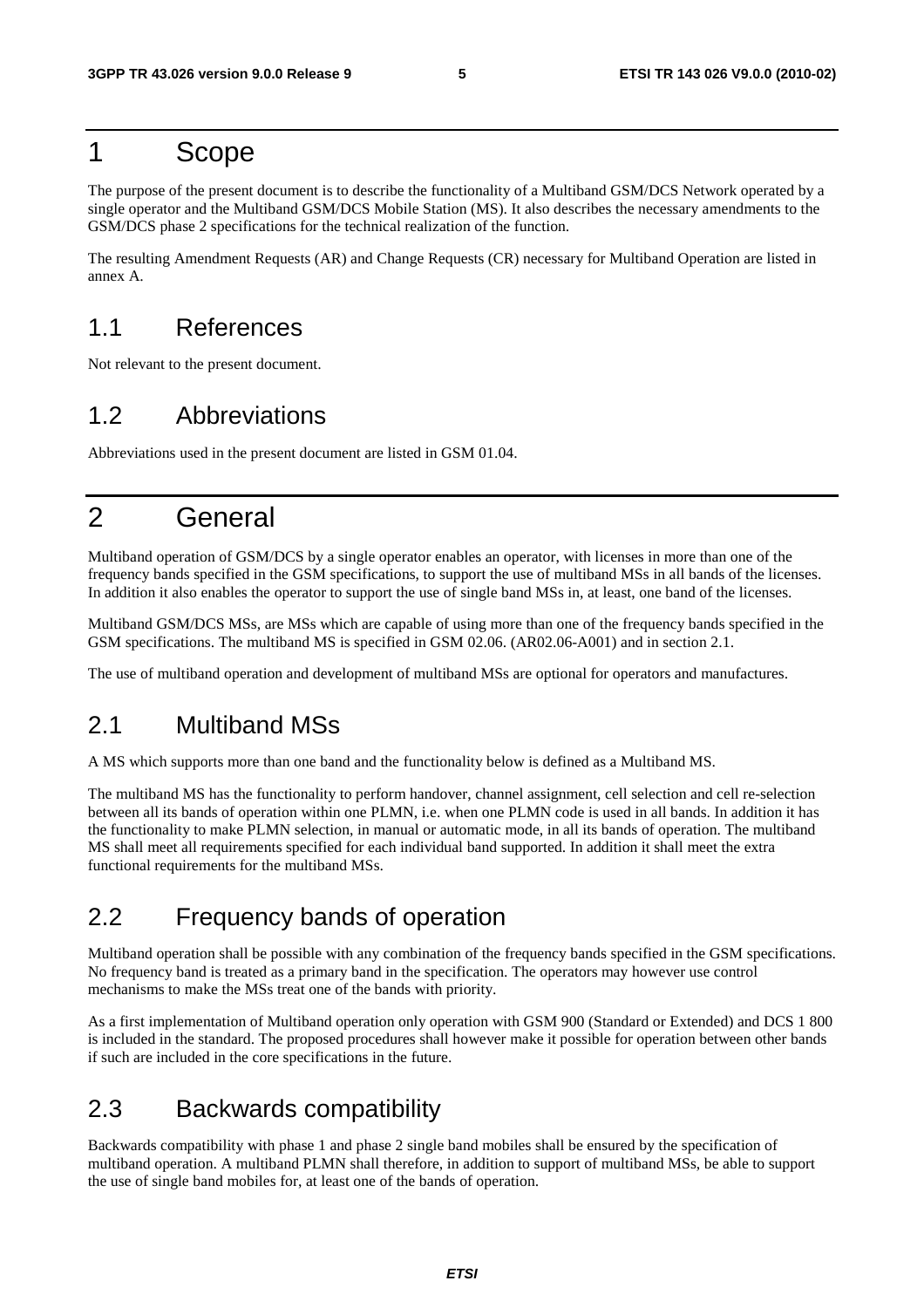Backwards compatibility by the multiband MSs shall also be ensured. The MSs shall therefore be able to, functionally, work as single band mobiles in a single band network.

# 2.4 PLMN codes

Multiband operation of GSM/DCS by a single operator, with handover and assignment between the bands, implies that only one PLMN code is used in all bands of operation. Handover or assignment between PLMNs is not covered by this document or the work item.

An operator, with license in more than one band, may however support multiband mobiles without handover and assignment between the bands. If so, more than one PLMN code may be used. This is already covered with the phase 1 and phase 2 specifications.

# 2.5 Other systems

Multiband operation by a single operator does not include multi mode operation, i.e. handover, assignment or roaming between GSM/DCS and systems covered by other specifications or standards. The amendments of the GSM/DCS specifications for multiband operation may however be done in a flexible way so that multi mode operation can make use of the same procedures.

# 3 Requirements

# 3.1 User requirements

No special actions by the user shall be necessary to use a multiband MS. The possibility for the user to decide to operate the MS in a single band mode may however be supported. Indications may also be given to the user of which band is being used.

The user of a multiband MS shall be able to roam between PLMNs operating in any of the MS's frequency bands of operation. The MS shall therefore, at PLMN selection, present all available PLMNs within its frequency bands of operation.

# 3.2 Operator requirements

The use of multiband operation shall be optional for the operator. Multiband MSs must therefore be able to, functionally, work as single band MSs in a single band network.

When multiband operation is used, it shall be possible to provide coverage in one frequency band independently of the coverage in another band..

Two options can be implemented by an operator when operating a multiband network :

- i) a BCCH in each band of operation;
- ii) a common BCCH in only one of the band of operation when resources across all bands are co-located and synchronized.
- NOTE: For case ii), in order to ensure proper operation of the network, the operator should take into account issues related to the difference of propagation between the different bands, e.g GSM and DCS when performing cell planning. As far as synchronization issues are concerned, the requirements for TA for multiband BTSs may only be fulfilled when the TA is the same in the two bands, i.e. within the tolerance as defined in GSM 05.10. This imposes some restrictions on the cells where the two bands are supported (e.g. small cells).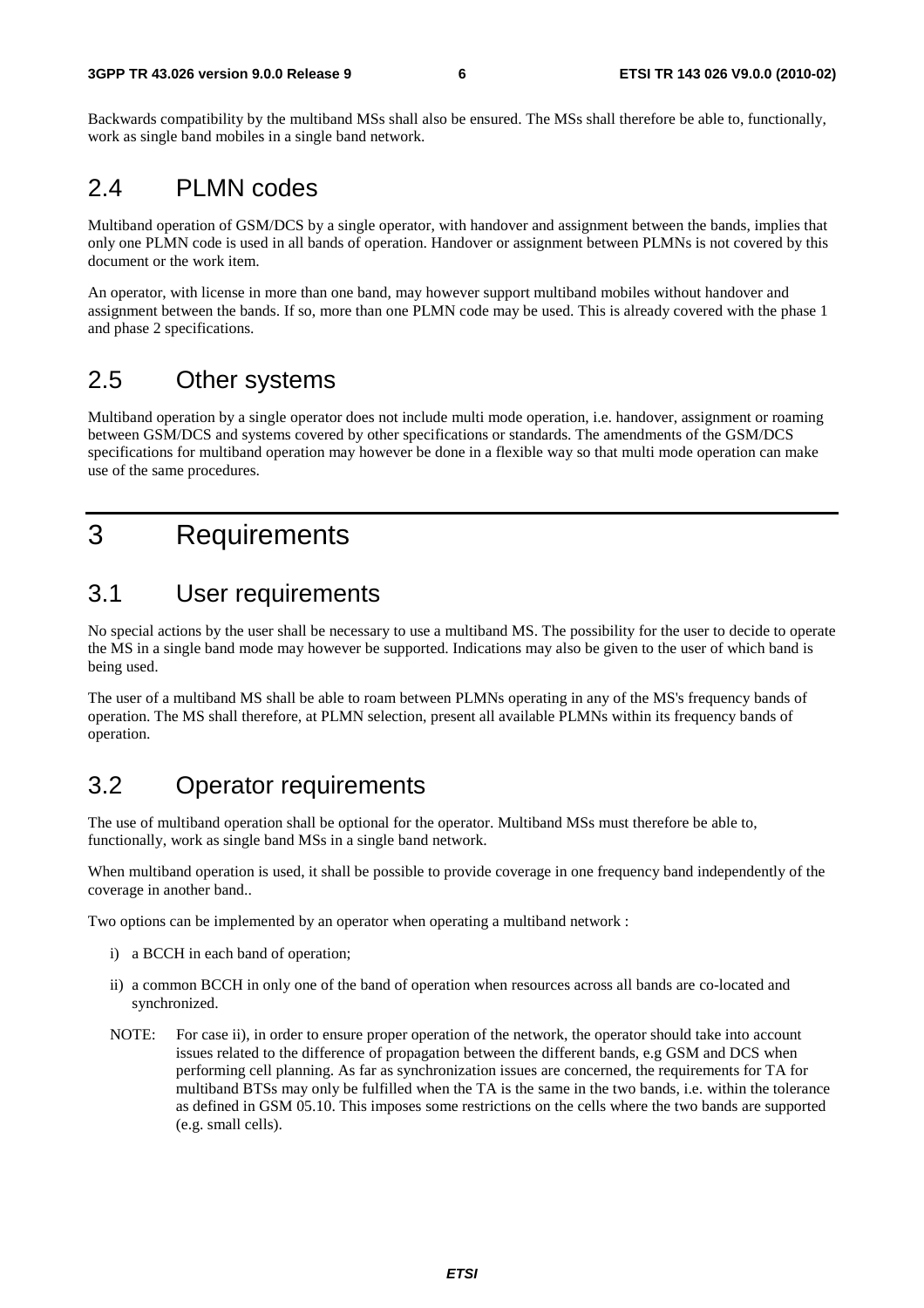### 3.3 Radio requirements

The radio requirements for GSM and DCS in the present GSM/DCS specification differs in some cases. A multiband MS and the multiband network shall meet all requirements for each band of operation respectively. Type approval of multiband MSs will be covered by the respective test specifications and some additional tests for the multiband functionality.

# 3.4 Relation to frequency hopping

The multiband MS and the multiband network shall support frequency hopping within each band of operation. Frequency hopping between the bands of operation is not required.

# 4 Functional description

To understand the necessary amendments of the phase 2 specifications functional descriptions of different procedures and solutions are described below. The technical realization are described in clause 5 and the actual amendments are listed in annex 1 with a brief description.

# 4.1 Idle mode procedures

The idle mode procedures will not be different for multiband MSs or networks. Only the fact that more than one band is available has to be taken into account.

### 4.1.1 PLMN selection

A multiband MS shall use the normal PLMN selection procedures, as specified in GSM 02.11 and 03.22, with the additional requirement to select from all available PLMNs in all bands of operation. When presenting available PLMNs it shall show all available PLMNs within the MSs bands of operation. A multiband PLMN may have BCCHs available on more than one band but shall still be treated as one PLMN and must therefore only be presented once.

PLMN search time, at switch on, will be the sum of the search times presently specified for each band of operation if no prior knowledge is stored in the MS.

### 4.1.2 Cell re-selection

The multiband network will send out neighbour cell lists which may contain a mixture of channels from different frequency bands. The multiband MSs shall follow the normal cell-re-selection procedures with the addition to monitor all channels within the neighbour cell list which are within the MS's bands of operation. All MSs shall ignore channel numbers which are outside its bands of operation. Channels within the MS's bands of operation shall be monitored.

Priority at cell re-selection can be given to one of the bands of operation by using existing phase 2 parameters.

Compatibility with phase 1 and phase 2 MSs will be ensured by the procedures described in clause 6.

### 4.1.3 Location areas

No special requirements are specified for the allocation of location areas among the cells in a multiband network. It shall therefore be possible the use the same or different location areas for cells in different frequency bands irrespective of their location.

# 4.2 Connected mode procedures

The multiband network will send out neighbour cell lists which may contain a mixture of channels from different frequency bands. The multiband MS shall use the normal monitor and reporting procedures with the additional requirement to monitor and report from all channels within its bands of operation.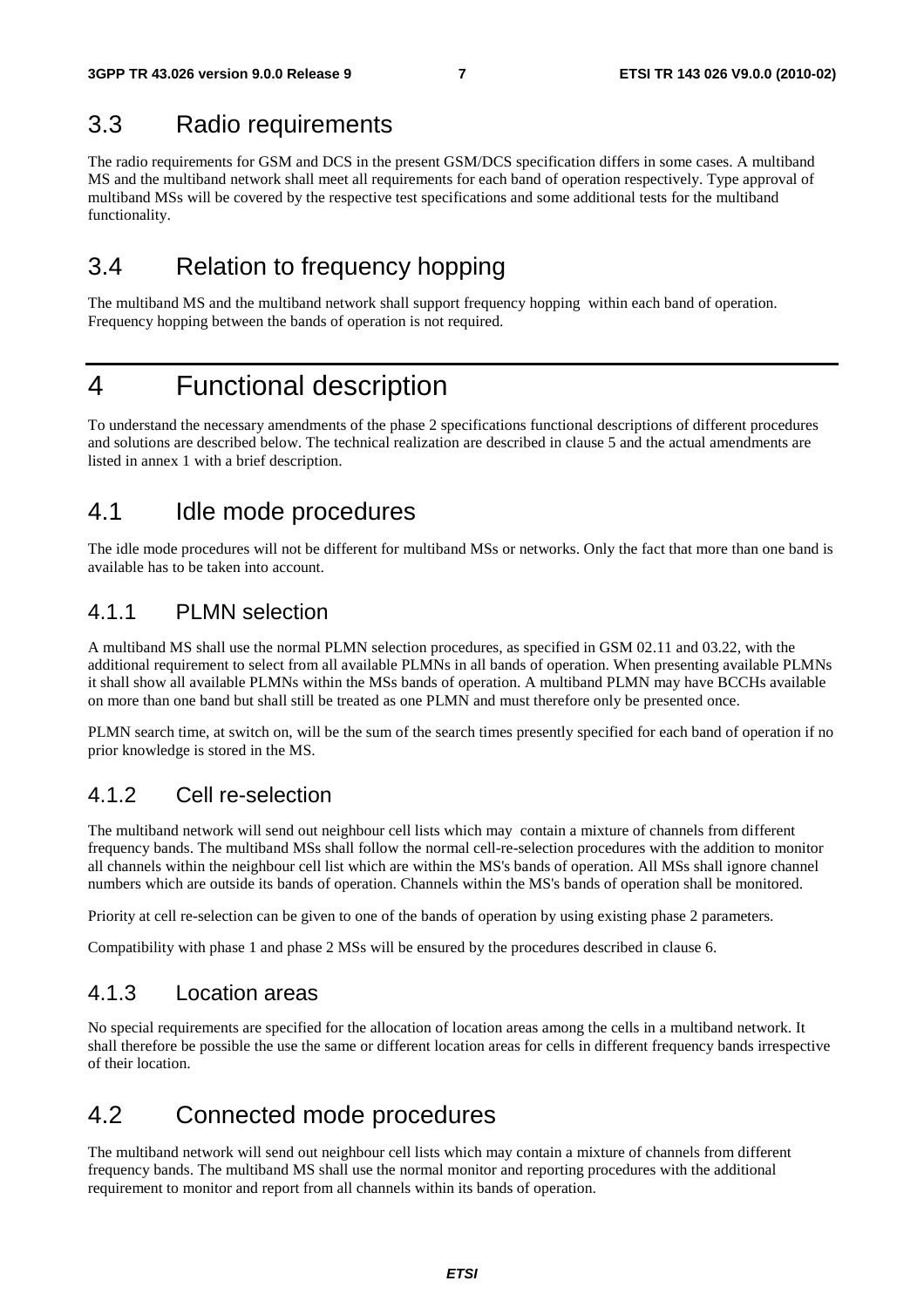# 4.3 Handover

Based on the measurement reports sent by the multiband MS the network will send handover commands to any channel within the MS's bands of operation.

To ensure that handover is possible to a cell which was not reported to be the strongest candidate, e.g. for traffical reasons, a multiband MS shall report at least the number of strongest candidates on each band measured and identified as indicated by the parameter Multiband\_Reporting sent in System Information 2ter/5ter. The coding of this parameter is specified in AR 05.08-A006.

Any MS will only send measurement reports from cells within its bands of operation. Handover commands to cells outside the bands of operation will therefore not occur..

# 4.4 Frequency and power capabilities

The network will be informed by the MS of its frequency and power capabilities to ensure that all procedures, e.g. the handover algorithm, gets accurate information.

5 Technical realization and amendments

The technical realization, e.g. bit mapping, is described in this clause. Also, the necessary amendment is described and reference is made to the amendment request presented.

# 5.1 Mixed neighbour cell lists

A multiband network may use System Information 2/5, System Information 2bis/5bis and a new System Information 2ter/5ter to inform the MSs about the available neighbour cell frequencies. The BCCH channel list consists either of only the sub list derived from the neighbour cell description information element(s) in SI 2/5 (and possibly SI 2bis/5bis) or that sub list concatenated with the neighbour cell description information element received in SI 2ter/5ter in case SI 2ter/5ter is also received. Indication that 2ter is available is included in the SI3 rest octets. Channel numbers which are outside the bands of operation of a MS will be ignored. The scheduling of the sending of SI 2ter on BCCH is specified in AR05.02-A001.

Solution to problems with backwards compatibility are described in clause 6.

Different encoding of the BCCH frequencies in the BA list give different numbers of possible combinations and number of neighbour cells in the list. The limitations are given below:

#### **1024 range**

This allows to encode 2 - 16 frequencies, the frequencies being spread among up to 1024 ARFCNs. This cover more than P-GSM, E-GSM and DCS 1800 together.

#### **512 range**

This allows to encode 2-18 frequencies, the frequencies being spread among up to 512 consecutive ARFCNs. This would cover the E-GSM and DCS for instance.

#### **256 range**

This allows to encode 2-22 frequencies, the frequencies being spread among up to 256 consecutive ARFCNs.

#### **128 range**

This allows to encode 2-29 frequencies, the frequencies being spread among up to 128 consecutive ARFCNs.

#### **Variable bit map**

This allows any combination among 112 consecutive ARFCNs.

#### **Bit map 0**

This allows to encode 124 frequencies among ARFCNs 1-124.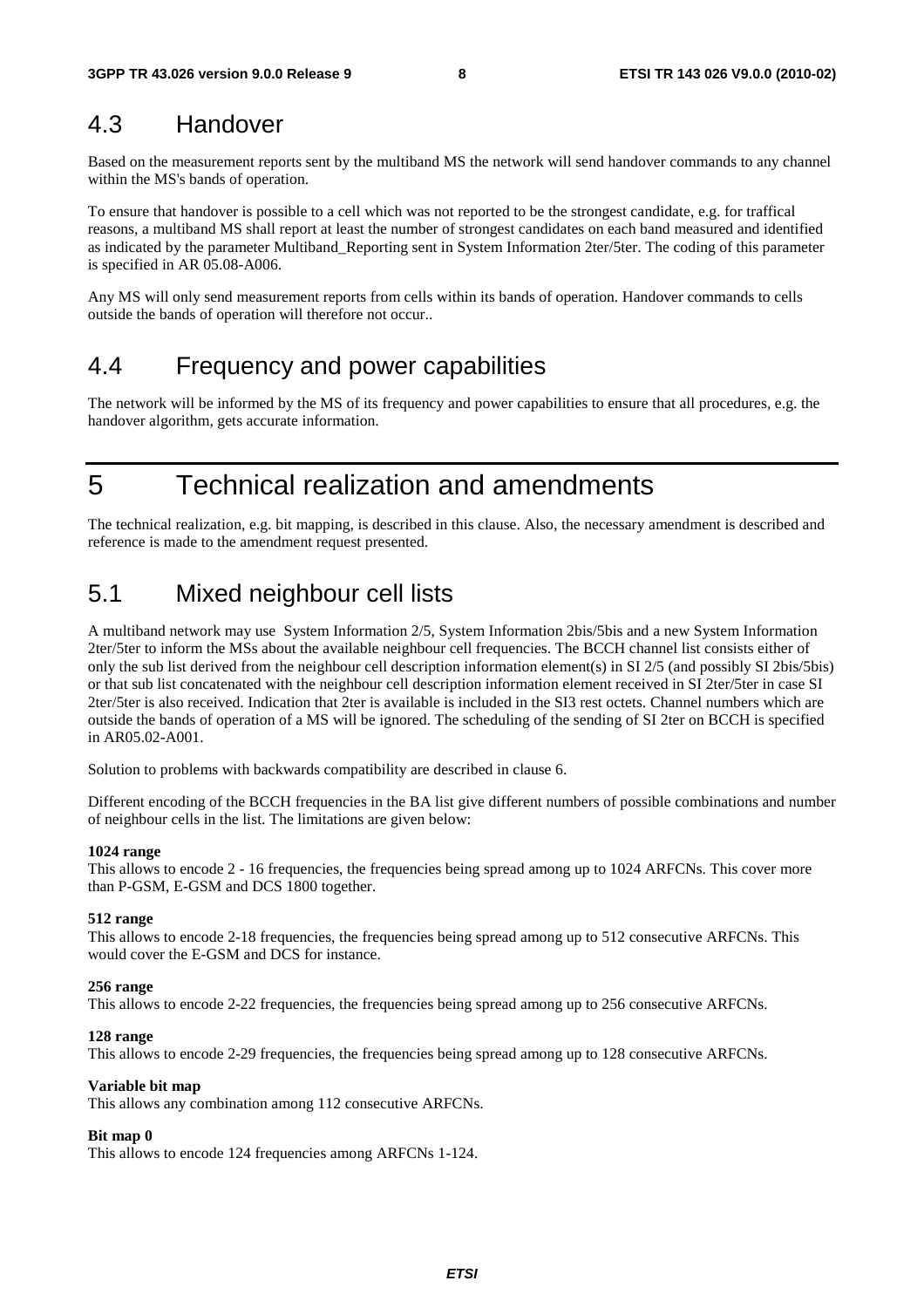# 5.2 Frequency and power capabilities

The network has to be informed of the frequency capabilities and the associated power capability of the multiband MS, on each frequency band, at call set up to ensure a reliable functionality. A multiband mobile shall therefore send a classmark change message with CM3 information as early as possible according to the procedure described in AR 04.08-A069 and AR 04.08-A071 (Early Classmark Sending)*.* In order to give an early indication to the network that the MS is capable of using the Early Classmark Sending, one bit in CM1 and CM2 is used (the spare bit in front of the A5/1 bit).

The network may forbid the MS to use Early Classmark Sending by setting the Early Classmark Sending Control (ECSC) bit in the SI3 rest octets to "L".

The requirement on the timing of the Classmark Change message, such that the MS send CM change in the empty uplink block following the reception of the L2 UA frame, is specified in AR 04.13-A001.

An operator may decide to delay or inhibit the sending of the Classmark Change message from the BSC to the MSC if it was received immediately after the initial L3 message. This is described in AR08.08-A013.

Any combination of frequency bands and power capabilities in the GSM specifications shall be possible. The coding of frequency and power capabilities according to the solution in AR04.08-A007 ensure this flexibility and also give room for further evolution.

### 5.3 Measurement reports

The multiband MS will normally report the signal strength of six strongest and identified neighbour cells as a normal MS. These cells may however not use the same frequency band.

To ensure that handover is possible, e.g. for traffical reasons, to a cell which was not reported to be the strongest candidate, a multiband MS shall, for each band, report at least the number of strongest candidate cells measured and identified as indicated by the MultibandReporting parameter. This parameter is sent in the 5ter and 2ter messages with two bits from the Skip Indicator, which will not be used in 2ter/5ter. The maximum of six cells reported is still unchanged.

The sending of the MultibandReporting parameter is specified in AR04.08-A015.The coding of the two bits in the parameter is specified in AR 05.08-A006.

# 6 Backwards compatibility

Multiband operation will be specified to be backwards compatible so that no harm is made to existing networks and that phase 1 and phase 2 single band mobiles will work in a multiband network.

# 6.1 Support of single band operation

### 6.1.1 Single band MSs

A multiband network will normally support single band mobiles in each of the bands of operation but in some cases (common BCCH in one band), it will only support single band mobiles in one of the bands of operation. Single band signalling will be present as well as multiband signalling.

### 6.1.2 Single band networks

The multiband MSs will, functionally, work as single band mobiles in a single band network.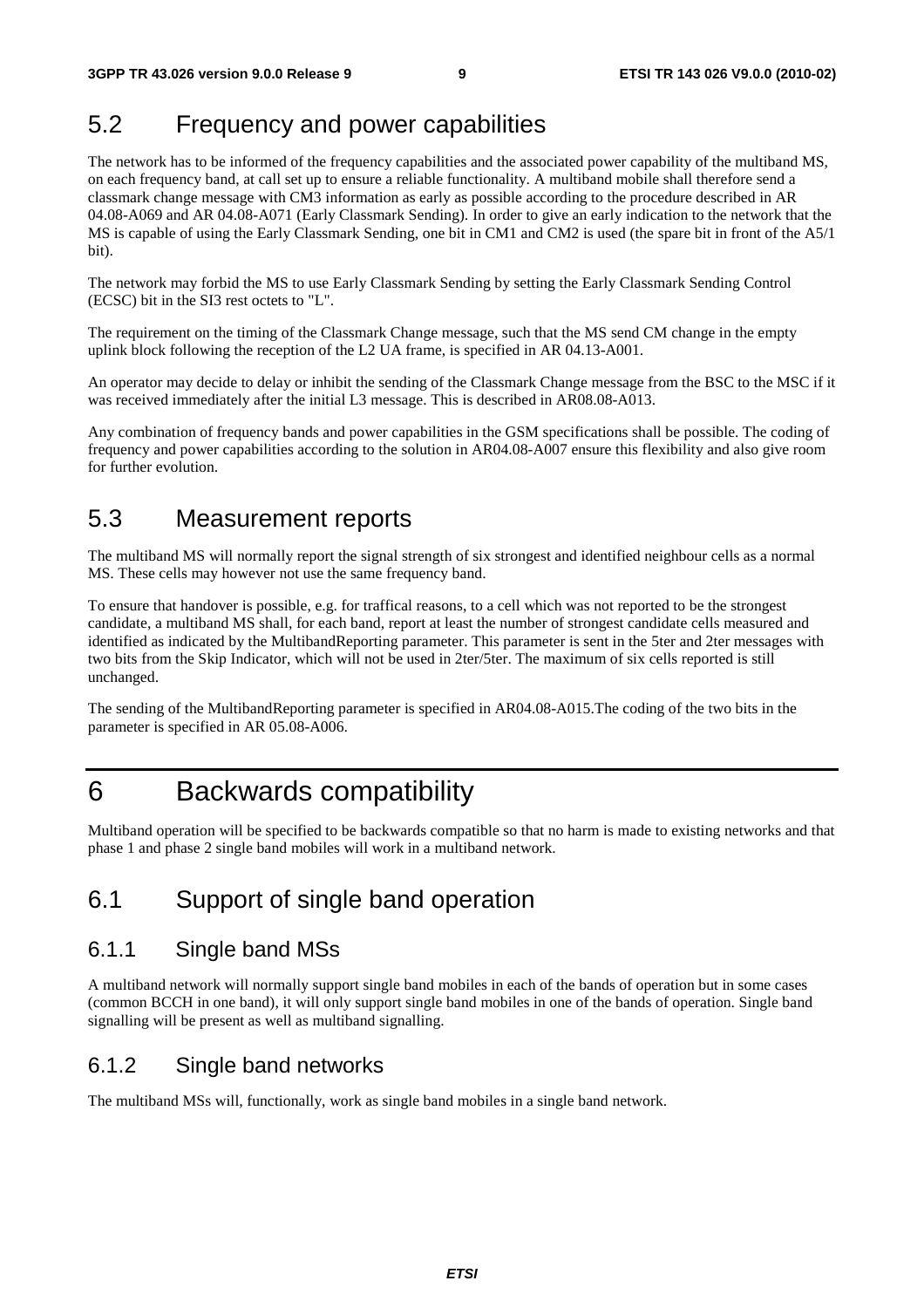# 6.2 Mixed neighbour cell lists

### 6.2.1 Phase 1 MSs

Some phase 1 DCS mobiles ignores the whole BA list if frequencies outside the DCS band is contained in the BA list. System Information 2ter/5ter are therefore introduced to solve this problem. In multiband PLMNs, where phase 1 DCS MSs will be present, SI 2ter/5ter will be used to indicate the ARFCNs outside the DCS1800 band. SI 2ter/5ter will then be ignored by the phase 1 MSs but SI2/5 and 2bis/5bis will still be used.

### 6.2.2 Phase 2 MSs

Phase 2 mobiles will only ignore channel numbers, i.e. not the whole BA list, which are outside the bands of operation of the MS. This is already included in the phase 2 specifications (CR-04.08-665).

# 6.3 Detected compatibility problems and their solutions (when possible)

### 6.3.1 New messages on the BCCH

Some GSM 900 phase 1 mobiles will not operate properly if new SI messages with a L2 pseudolength greater than 1 are received. To be able to provide service to these mobiles in a multiband 900-1800 network with P-GSM 900 phase 2 mobiles, the handling of the pseudolength received in SI messages have been modified and some measures to avoid the situation have been defined in ETR 09.94. The changes introduced are:

- Phase 2 mobiles are recommended to ignore the L2 pseudolength received in all SI messages. For the System Information 2ter message mobiles are required to ignore the received L2 pseudolength. (CR -04.08-A239 rev 2 and 238 rev 2)
- Networks shall set the L2 pseudolength in the SI 2ter message to 0. SI 2bis must not be used in the P-GSM band. (CR -09.94-A007 rev 1)

### 6.3.2 New messages on the SACCH

Some phase 1 mobiles may experience performance degradations if the network sends SI messages not defined in phase 1 on the SACCH. The recommended measures to avoid this degradation have been defined in ETR 09.94 (CR -09.94- A007 rev 1):

- Networks shall not send SI 5ter messages on the SACCH to phase 1 GSM or DCS mobiles or SI 5bis messages on the SACCH to phase 1 GSM mobiles.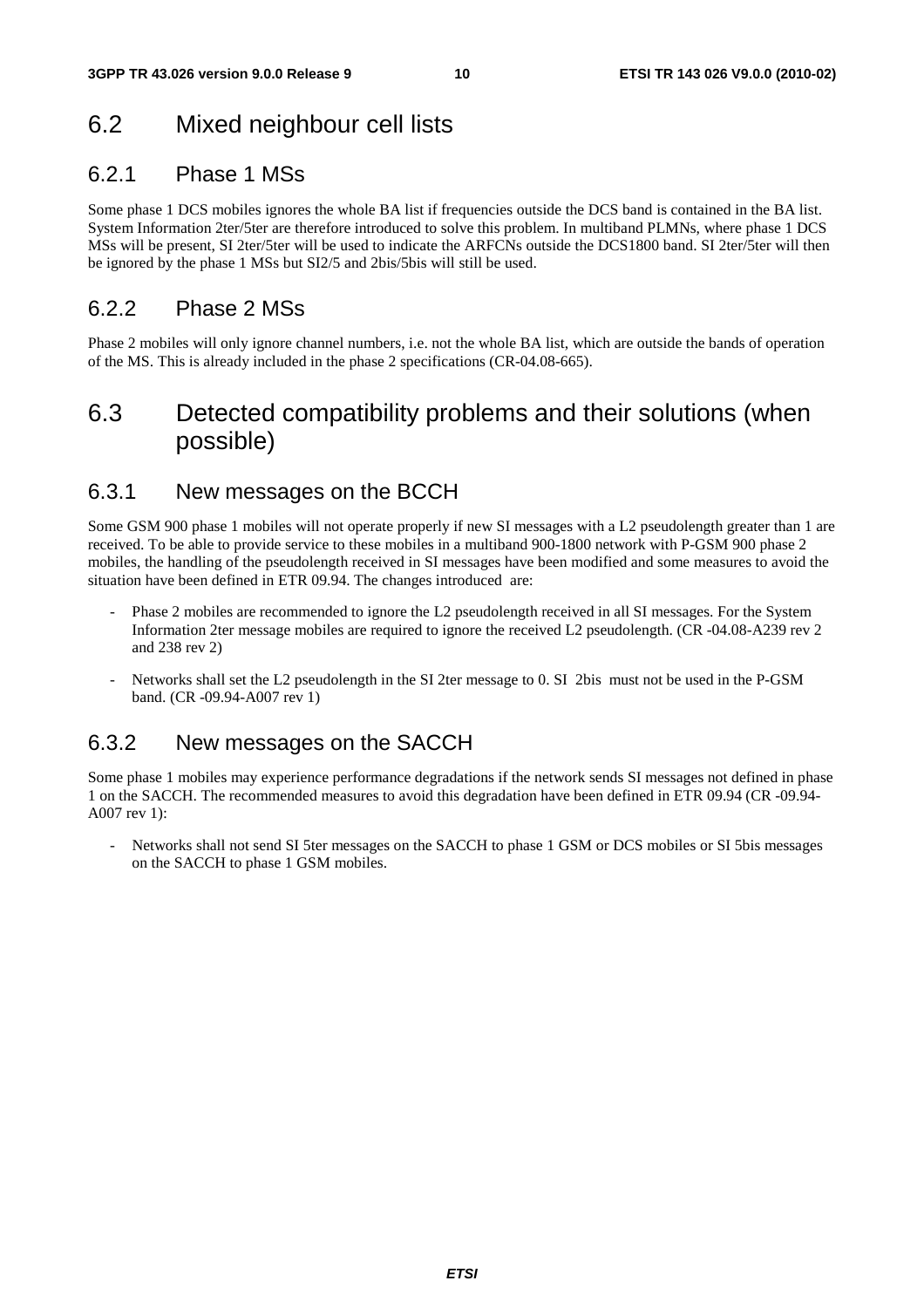# Annex A: List of amendments necessary

# A.1 Approved by TC SMG for Phase 2

A.1.1 CR-04.08-665 on mixed frequency lists

Compatibility ensured for phase 2 mobiles in a multiband PLMN.

# A.2 Approved by TC SMG and put on HOLD

A.2.1 AR 08.58-A005r4 "Sending of SACCH System Information on a call-by-call basis"

Procedures to send SI on SACCH based on the MS capabilities. This is part of WI "Technical Enhancements" and was approved at SMG#14.

# A.3 Proposed for WI "Technical enhancements" and required by WI "Multiband operation"

#### A.3.1 AR 04.08-069 "Early Classmark Sending" and AR 04.08-071 "Early Classmark Sending"

The multiband MS shall automatically send the CLASSMARK CHANGE message as soon as the main signalling link is established (Early Classmark Sending) if so permitted by the network, as indicated in the last reception in the accessed cell of the SYSTEM INFORMATION 3 message.

#### A.3.2 AR 04.13-A002r1 "Performance requirements on the sending of the CLASSMARK CHANGE message"

Requirements on the MS to send CM Change in the first uplink block after receiving UA-frame in downlink.

#### A.3.3 AR 08.08-A013r3 "Early sending of CLASSMARK CHANGE"

Inclusion of the option for the BSS to delay or suppress the sending of the CLASSMARK UPDATE message to the MSC in case the CLASSMARK CHANGE message was received at initial connection establishment.

#### A.3.4 CR 09.90-033 "Early sending of Classmark change indication in CLASSMARK IE"

A phase 2 MS uses one bit in Classmark 1 and 2 IE to indicate its capability in terms of early sending of classmark change message. This bit was associated to another meaning and its use leads to the use of a former reserved value.

# A.4 Proposed for WI "Multiband operation"

A.4.1 AR 02.06-A001r2 "Definition of multiband MS type"

Inclusion of multiband possibilities and definition of the multiband MS.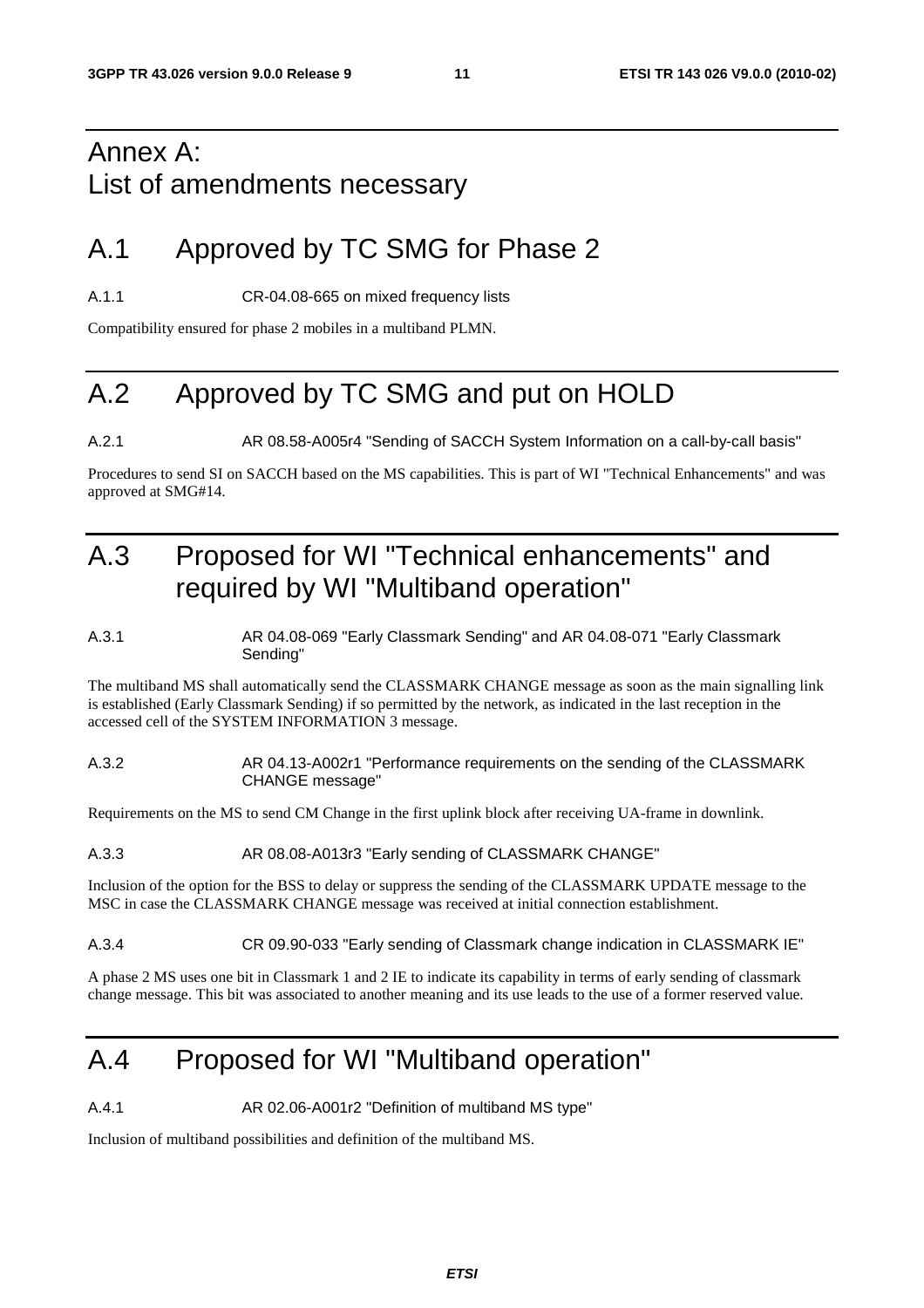A.4.2 AR 02.11-A004 "Clarifications for multiband operation"

Clarifications about the possibilities to use multiband operation and presentation of available PLMNs.

A.4.3 AR 03.22-A004 "Support of multiband operation by a single operator"

Removal of inconsistencies with multiband operation.

A.4.4 **AR 04.08-A007r2** "Multiple band MSs in a dual band network"

Extended coding of frequency and power capabilities in CM3.

A.4.5 AR 04.08-A015r5 "New SI messages 2ter and 5 ter"

Introduction of the two new SI messages 2ter and 5ter to ensure backwards compatibility.

A.4.6 AR 05.01-A004 "Amendments for multiband operation"

Clarification of the functionality of, and radio requirements on, multiband MSs.

A.4.7 AR05.02-A001 "Inclusion of System Information 2ter for multiband operation"

Scheduling of the sending of System Information 2ter on BCCH.

A.4.8 AR 05.05-A008 "Amendments for multiband operation"

Specification of possible frequency bands and the functionality of the multiband MS.

A.4.9 AR 05.08-A006 "Amendments for multiband operation"

Specification of the radio requirements, e.g. measurement reporting, on the multiband MS.

A.4.10 AR08.58-A006r1 "Introduction of SI 2ter and 5ter"

New code points for SI 2ter and 5ter included in GSM 08.58.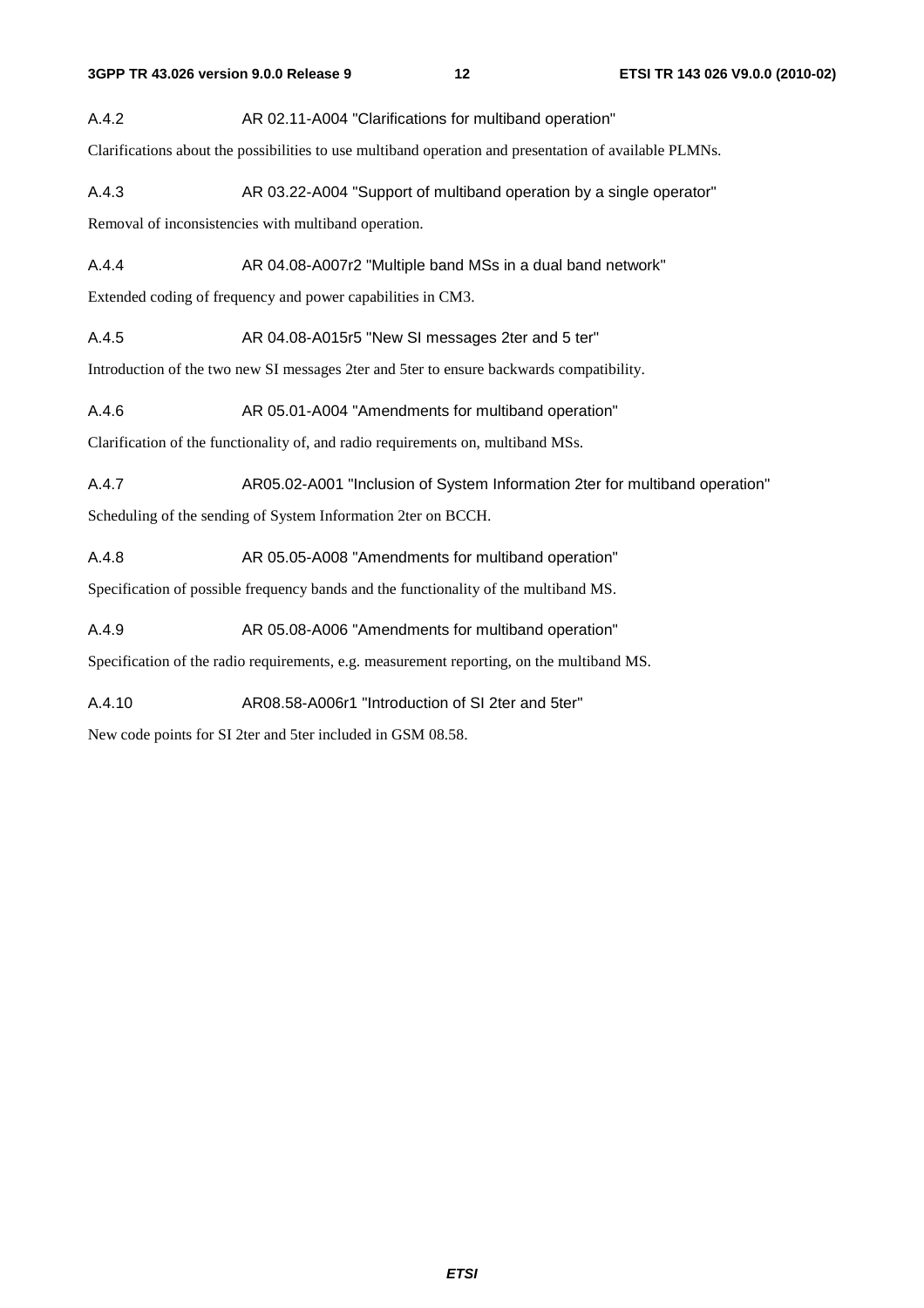- A.4.11 CR11.10- 846 "Introduction of new section 26.11 for Multiband specific signalling tests"
- A.4.12 CR11.10- 847 "Inclusion of reference to new section 26.11 in introduction to section 26"
- A.4.13 CR11.10- 848 "Immediate assignment procedures: multiband"
- A.4.14 CR11.10- 849 "Handover procedure: Multiband MSs"
- A.4.15 CR11.10- 850 "Structured procedures, multiband"
- A.4.16 CR11.10- 851 "Default message contents for section 26.11"
- A.4.17 CR11.10- 852 "Modification of section 26.3 for Multiband MSs"
- A.4.18 CR11.10- 853 "Received signal measurements for multiband MSs"
- A.4.19 CR11.10- 854 "Measurement reporting for Multiband MS"

# A.5 Change Requests related to WI "Multiband operation" after 1996

NOTE: This may not be a complete list, and is provided for indicative purposes only.

A.5.1 CR04.08-A178 "Handling of multiple frequency redefinitions"

A179 was the matching CR for the phase 2 specification.

- A.5.2 CR04.08-A154r2 "Indication of multislot class"
- A.5.3 CR03.26- A002r1 "Amendment for multiband Operation (common BCCH for the different bands of operation)"

A001r1 was the matching CR for the phase 2 specification.

A.5.4 CR05.08-A035 "Amendment for multiband operation (common BCCH for the different bands of operation)'

A034 was the matching CR for the phase 2 specification. Linked to CR03.26 A002r1 above.

A.5.5 CR04.08-A214 "Coding of classmark information for multiband mobiles"

A210r1 was the matching CR for the phase 2 specification.

A.5.6 CR04.08-A207r1 "Handling of classmark information at band change"

A204r2 was the matching CR for the phase 2 specification.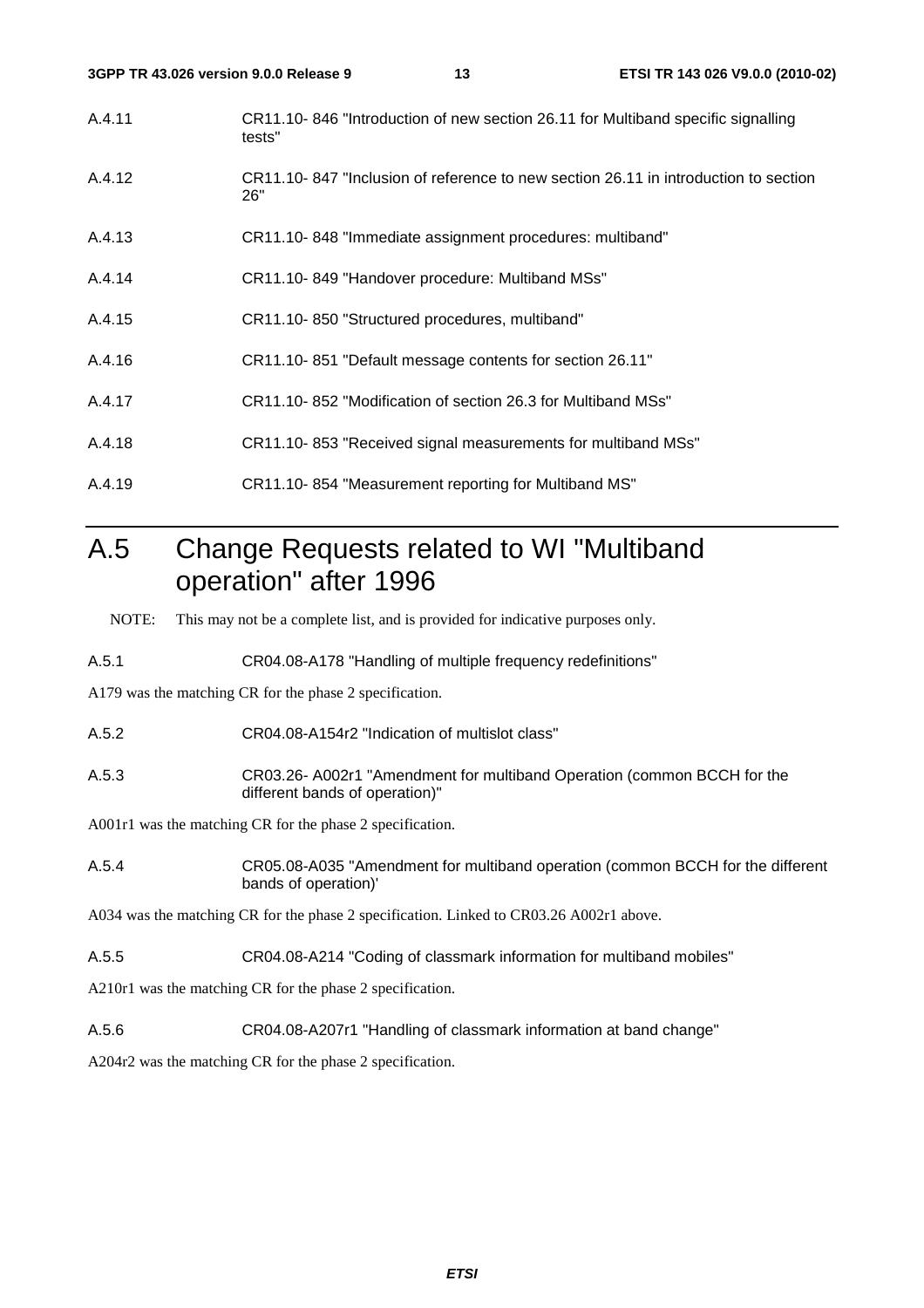- A.5.7 CR 04.08-A239r2 'Clarification of use of L2 Pseudo Length in SYSTEM INFORMATION messages' (phase 2 , release -95)
- A.5.8 CR 04.08-A238r2 'Clarification of use of L2 Pseudo Length in SYSTEM INFORMATION messages' (phase 2+, release -96)
- A.5.9 CR 09.94- A007r1 'Handling of new phase 2 BCCH and SACCH messages by phase 1 MS'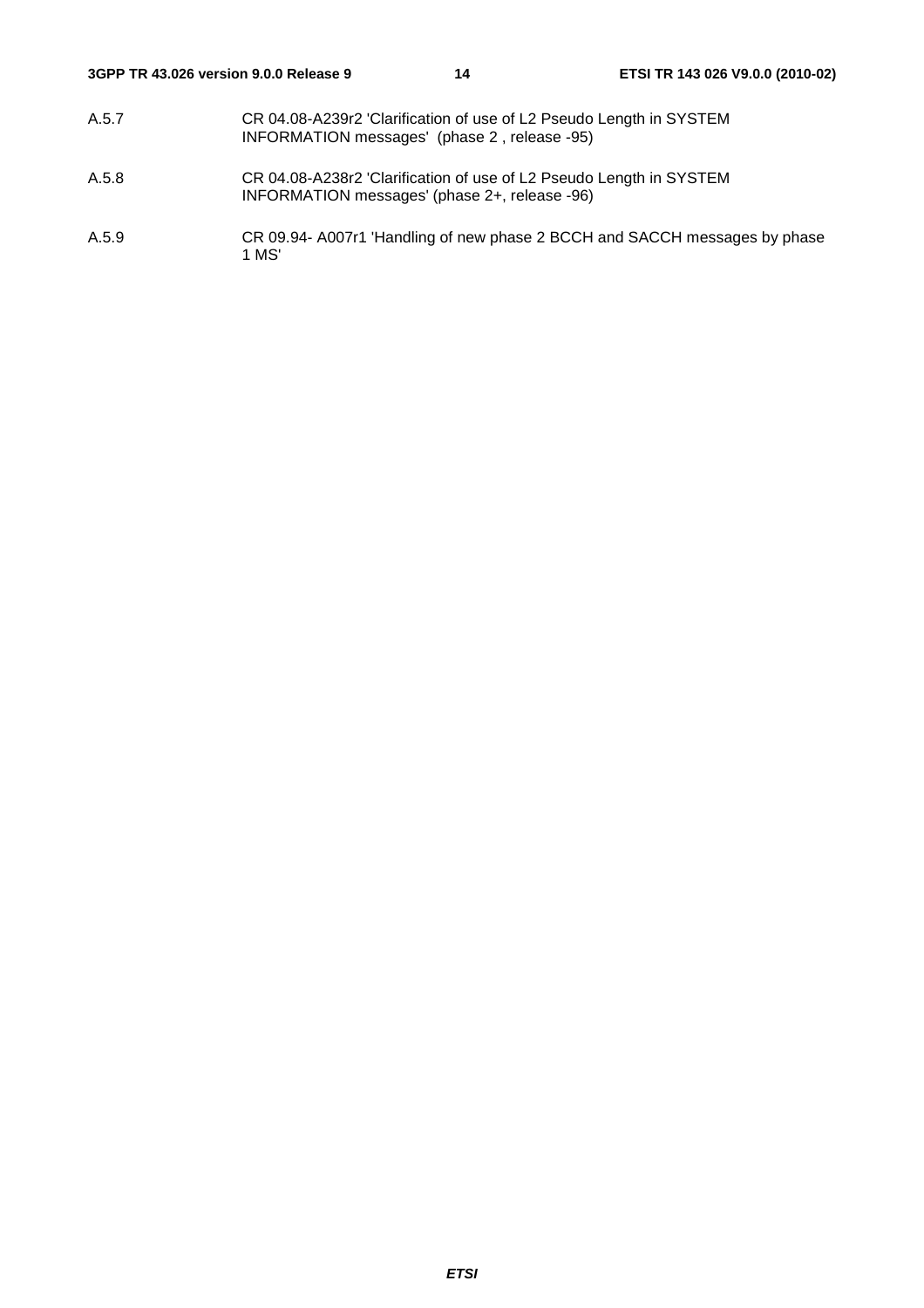# Annex B: Change History

| <b>Change history</b> |              |         |                            |                    |                         |  |  |
|-----------------------|--------------|---------|----------------------------|--------------------|-------------------------|--|--|
| SMG No.               | TDoc.<br>No. | CR. No. | <b>Section</b><br>affected | <b>New version</b> | <b>Subject/Comments</b> |  |  |
| <b>SMG#23</b>         |              |         |                            | 4.3.0              | <b>Phase 2 version</b>  |  |  |
| SMG#23                |              |         |                            | 5.2.0              | Phase 2+ version        |  |  |
| <b>SMG#27</b>         |              |         |                            | 6.0.0              | Release 1997 version    |  |  |
| <b>SMG#29</b>         |              |         |                            | 7.0.0              | Release 1998 version    |  |  |
| <b>SMG#31</b>         |              |         |                            | 8.0.0              | Release 1999 version    |  |  |

| <b>Change history</b> |                               |  |  |  |                                               |              |            |
|-----------------------|-------------------------------|--|--|--|-----------------------------------------------|--------------|------------|
| <b>Date</b>           | <b>TSG GERAN# TSG Doc. CR</b> |  |  |  | <b>Rev Subject/Comment</b>                    | <b>l</b> Old | <b>New</b> |
| 2001-04               |                               |  |  |  | Release 4 version                             |              | 4.0.0      |
| 2002-06               | 10                            |  |  |  | Release 5 version                             | 4.0.0        | 5.0.0      |
| 2002-07               |                               |  |  |  | Editorial change in the front page (TS -> TR) | 5.0.0        | 5.0.1      |
| 2005-01               |                               |  |  |  | Release 6 version                             | 5.0.1        | 6.0.0      |
| 2007-08               | 35                            |  |  |  | Release 7 version                             | 6.0.0        | 7.0.0      |
| 2008-12               | 40                            |  |  |  | Release 8 version                             | 7.0.0        | 8.0.0      |
| 2009-12               | 44                            |  |  |  | Release 9 version                             | 8.0.0        | 9.0.0      |